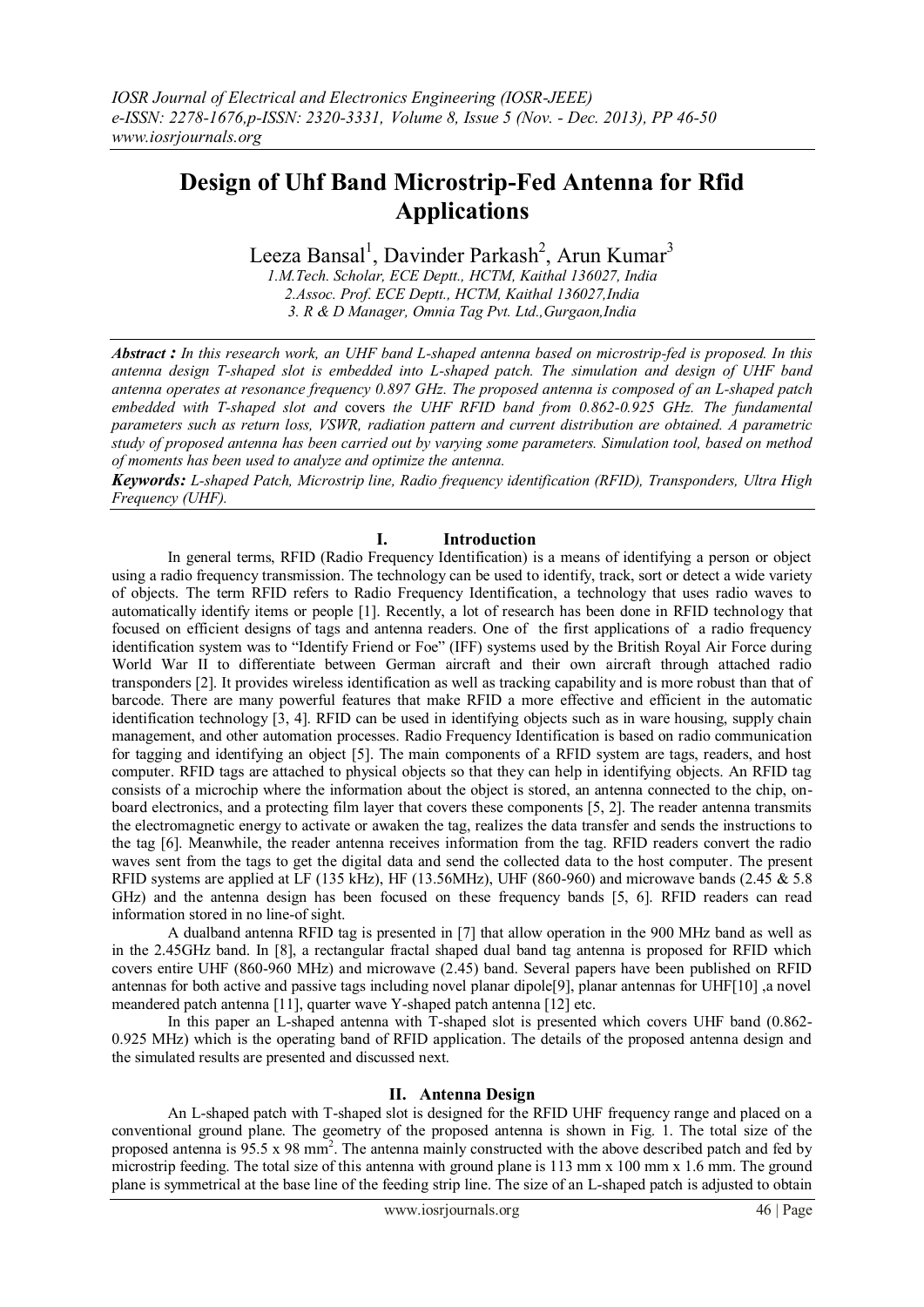optimum bandwidth. To obtain the optimal parameters of the proposed antenna for RFID application, IE3D, full-wave commercial EM software that can simulate a finite substrate and a finite ground structure, is used. By properly adjusting the dimension of antenna and feeding structure the characteristics of the proposed antenna is improved. Fig. 1 shows the geometry of proposed antenna and (a) Front view of geometry and (b) Back view of the microstrip patch antenna.



**Fig. 1**: (a) Front View of proposed UHF band antenna (b) Back View

The optimized dimensions of antenna are set as follows:

| Parameter      | <b>Dimensions</b><br>(in mm) |
|----------------|------------------------------|
|                |                              |
| L <sub>2</sub> | 48                           |
| $W_1$          | 48                           |
| W,             | 50                           |
| $L_{\rm f}$    | 6                            |
| $W_f$          | 4                            |
|                | 113                          |
| $W_g$          | 100                          |
| $\rm L_s$      | 8                            |
| W <sub>s</sub> | 7                            |

The feeding is provided by the rectangular strip of dimensions  $6 \times 4$  mm<sup>2</sup> in the proposed antenna. In an L-shaped patch of antenna, T-shape is embedded as slot. With the aid of simulation by IE3D Simulator which is based on the method of moment (MOM), the antenna is optimized. The details of simulated performance are described briefly in next section.

## **III. Simulation Results And Discussions**

The design evolution of the proposed antenna and its corresponding simulated return losses are presented in Fig. 2. It shows the simulated results of the proposed optimized antenna. The UHF band has a -10 dB impedance bandwidth of 63 MHz (0.862-0.925 GHz) for the simulated results.



**Fig. 2:** Return loss of proposed antenna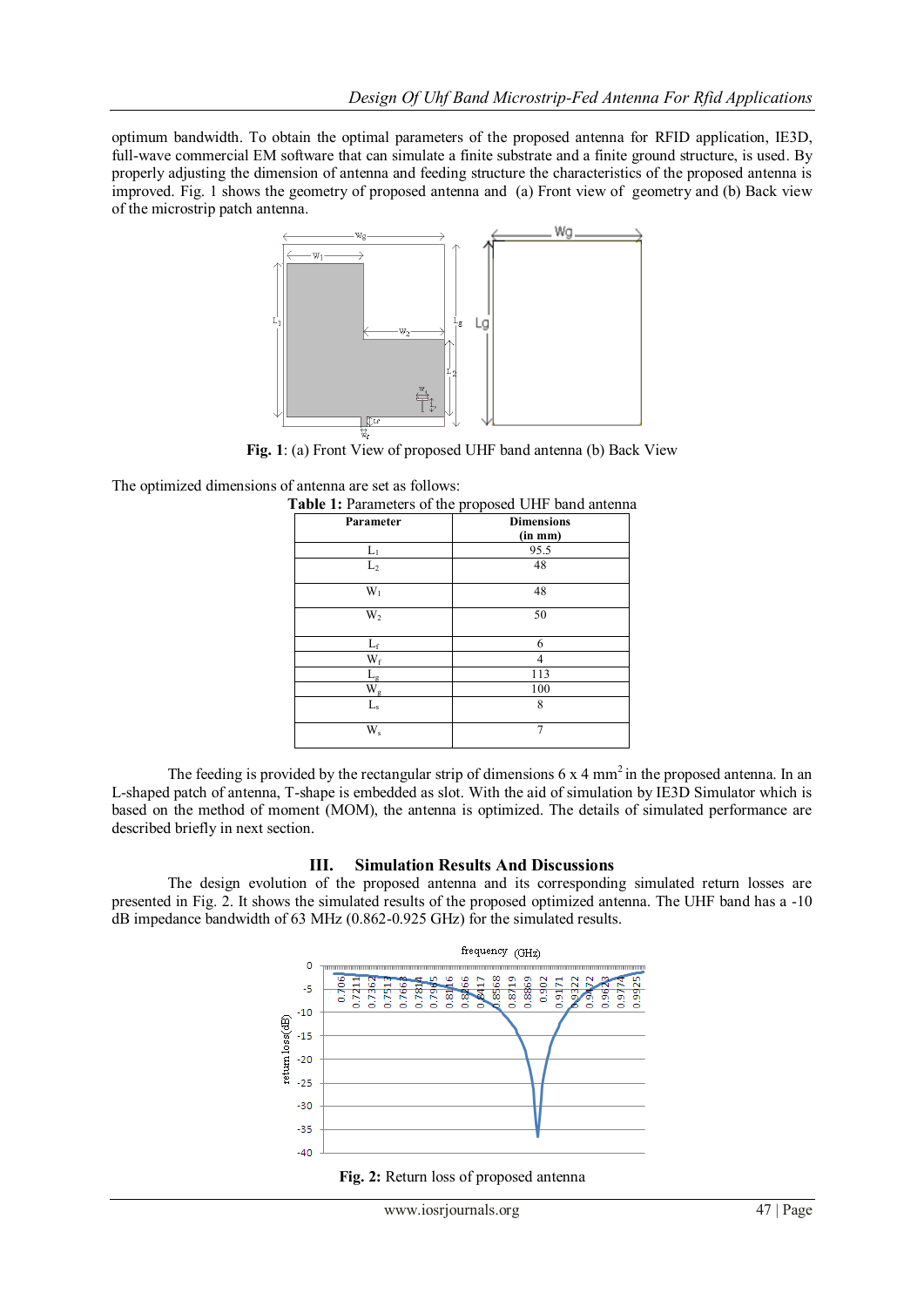It has been examined that proposed design covers the UHF RFID band from 0.862-0.925 GHz. Fig. 3 shows the VSWR of proposed antenna. VSWR of 1.03 is obtained at 0.897 GHz.



**Fig 3:** VSWR of proposed antenna versus frequency

Fig. 4 shows the current distribution pattern at 0.897GHz. Maximum current in the proposed antenna is 5.0871(A/m) at this frequency. The 3D current distribution plot gives the relationship between the copolarization (desired) and cross-polarization (undesired) components. It gives a clear picture as to the nature of polarization of the fields propagating through the patch antenna.



**Fig 4:** Current Distribution of proposed antenna at 0.897GHz

 The simulated 2D radiation pattern for elevation and azimuthal plane at resonant frequency 0.897 GHz is shown in Fig. 5 (a) and (b) respectively. These patterns are desirable for RFID applications. Radiation pattern presents the graphical representation of radiation properties of antenna as a function of space co-ordinates. Three dimensional radiation pattern is obtained by combining elevation pattern and azimuth pattern. Fig. 6 shows three dimensional radiation pattern of proposed antenna.



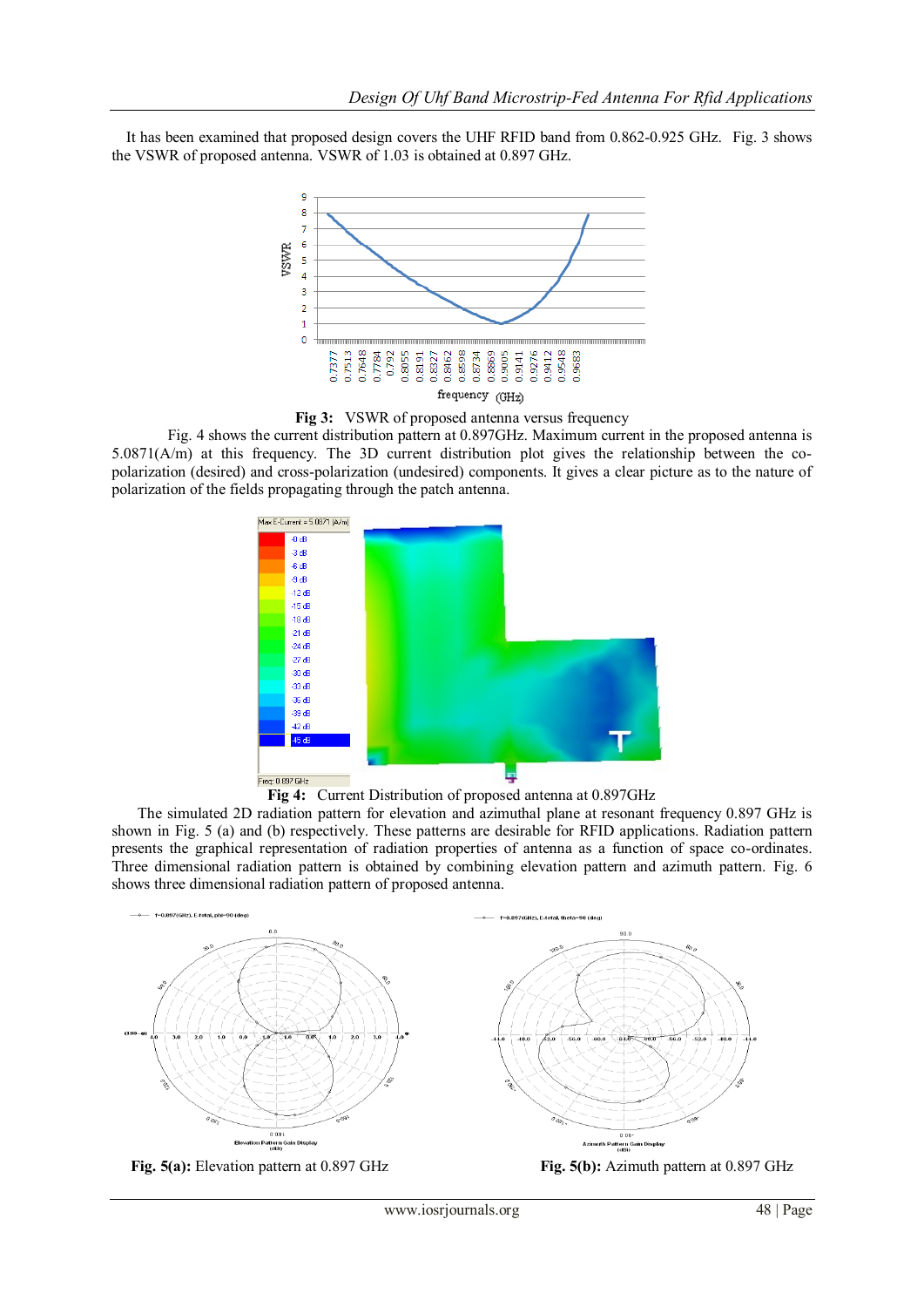

**Fig.6:** 3-Dimensional Radiation Pattern of Proposed Antenna

## **IV. Parametric Study**

A parametric study has been carried out and it demonstrates that many parameters affect the performance of the proposed antenna. The parametric study is carried out by simulating the antenna with one geometry parameter slightly changed from the reference design while all the other parameters are fixed. 4.1 Effect of Embedding T-shaped Slot in Patch:





Fig. 7 shows antenna performance is improved by adding slot in patch. Firstly, primitive antenna is taken without any slot, and then antenna is embedded with T-shaped slot. Then, we observe that as we add slot to the patch, the impedance bandwidth as well as frequency band coverage is improved.

4.2 Effect of Variation of "W" on Antenna Performance:

Fig.8 showing the case when width of patch changed, there was no impedance bandwidth in working bands. The variation of width has a greater effect on the antenna performance. It can be seen, as we increase "W" from optimized value, the return loss in dB (-ve) will decrease and as if we decrease "W" from optimized value, the return losses will also decrease. Thus the variation of "W" has a greater effect on the antenna performance.

4.3 Effect of Variation of "Lf" on Antenna Performance:

Fig. 9 showing the case when  $L_f$  slightly changed from the reference design, then the return losses in dB (-ve) will decrease. It can be seen, as we increase or decrease  $L_f$  the return loss in dB (-ve) will decrease.



**Fig.8:** Return loss (S11) of the antenna for different values of W.